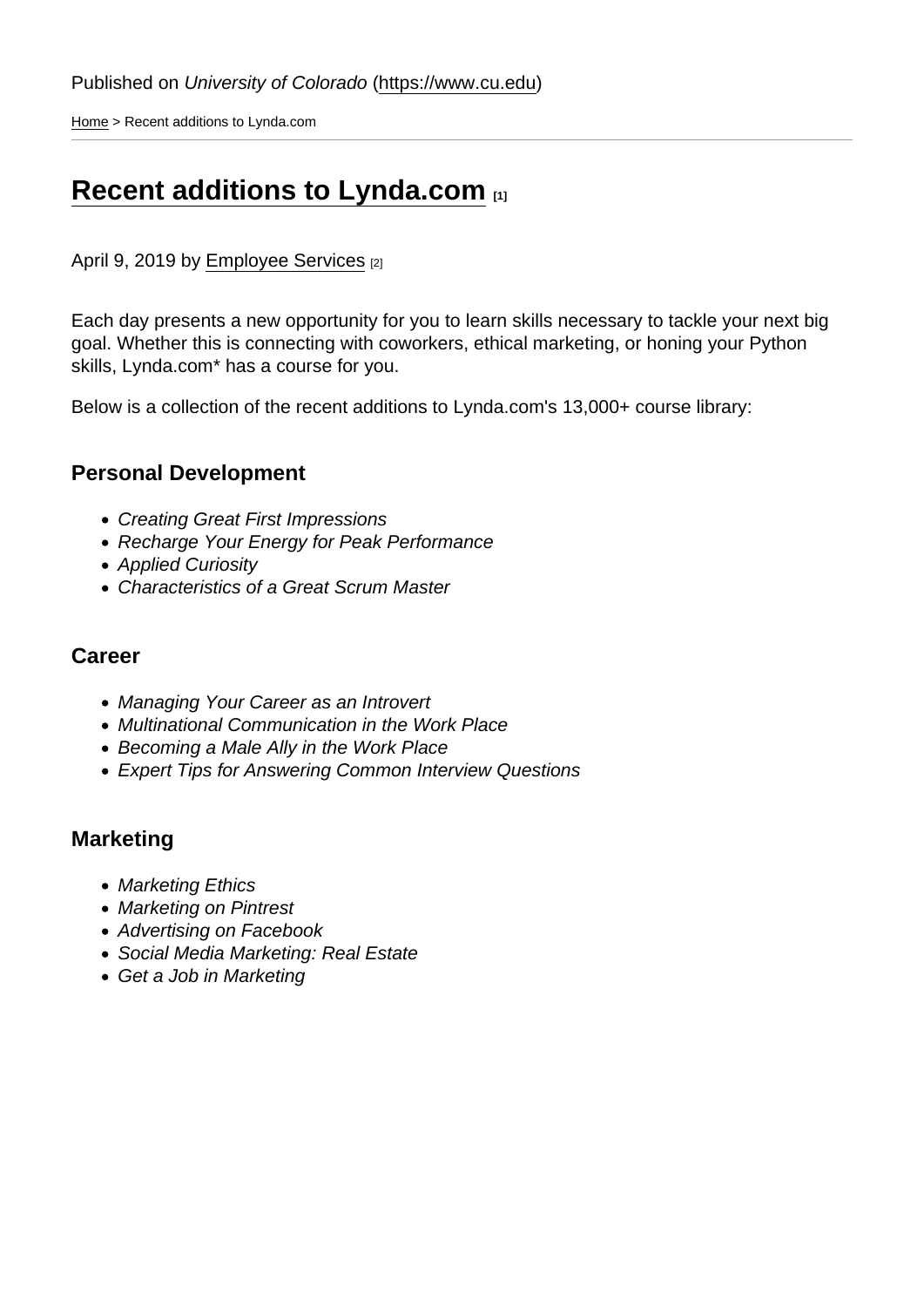### **Leadership**

- Social Media for Leadership
- Leading Inclusive Teams
- Transformational Leadership
- Building Online Communities
- Managing Someone Older Than You
- Women in Leadership
- Managing and Working with a Technical Team for Nontechnical Professionals
- Coaching and Developing Employees

## **Entrepreneurship**

- Scaling your Startup
- Blitzscaling

### **Finance**

Finance Foundations: Income Taxes

## **Creative Arts**

- Ableton Live: Producing Electronic Music
- Freelancing Tips
- The Foundations of Fiction
- Become a Portrait Pro: Family and Kids
- Write a Bestselling Novel in 15 Steps
- Designing a Book
- The Songwriting Process

### **Tech**

- Ethical Hacking: Introduction
- Excel Essentials
- Storytelling with Data
- Gmail Quick Tips